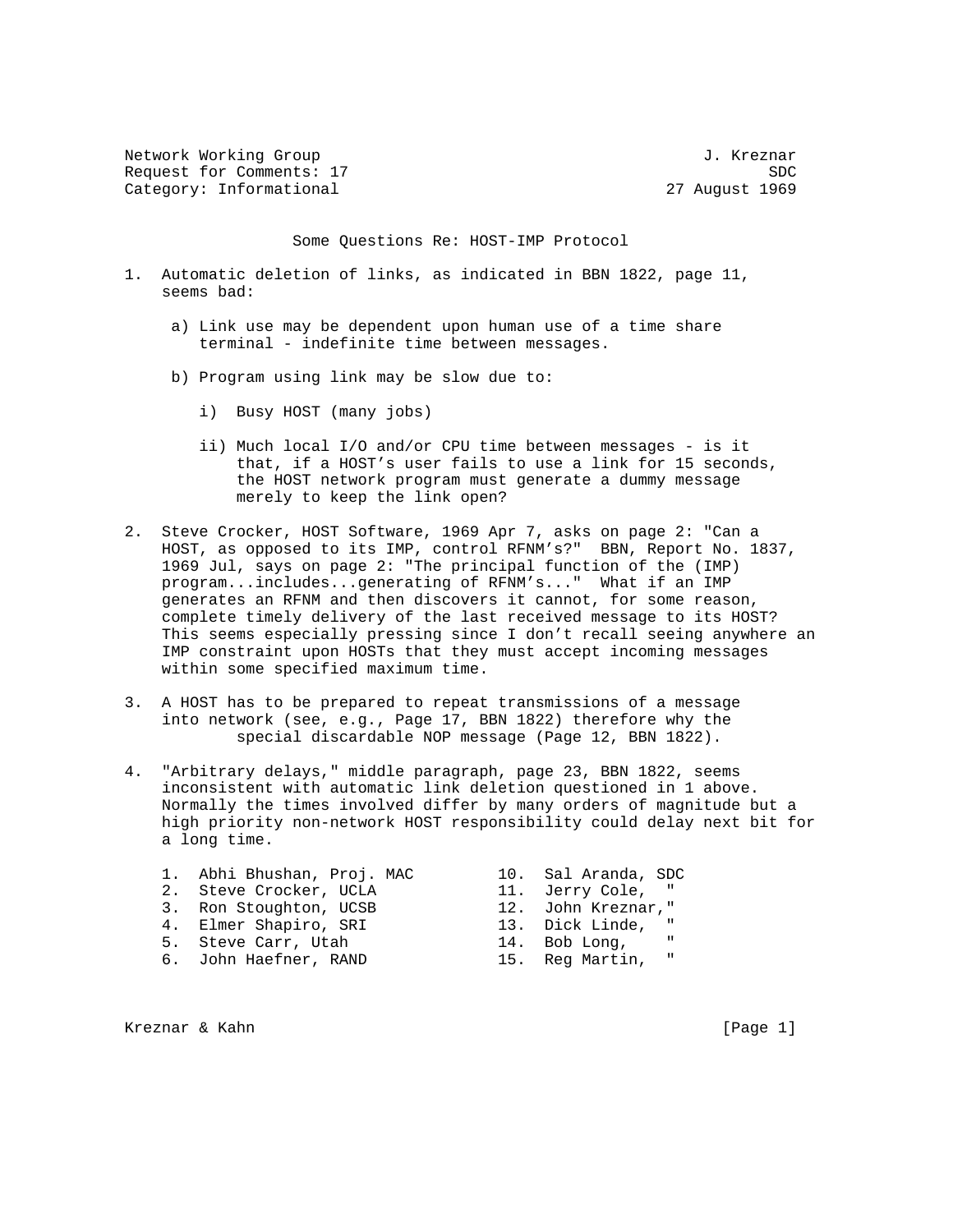- 7. Paul Rovner, LL 16. Hal Sackman, " 8. Bob Kahn, BB & N 17. C. Weissman, " 9. Larry Roberts, ARPA
- [ This RFC was put into machine readable form for entry ] [ into the online RFC archives by Marc Blanchett 3/00 ]

Kreznar & Kahn **in the contract of the contract of the contract of the contract of the contract of the contract of the contract of the contract of the contract of the contract of the contract of the contract of the contrac**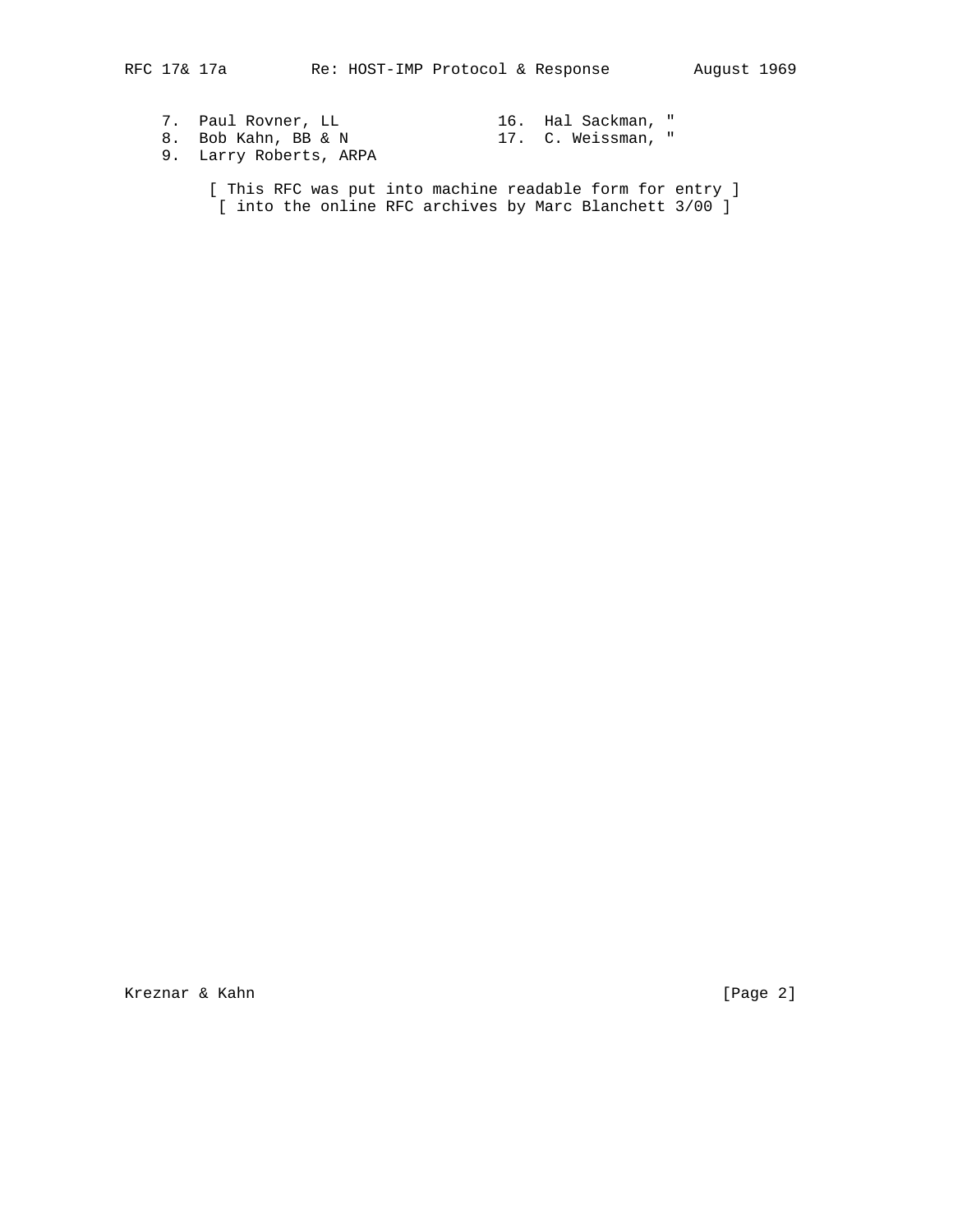Network Working Group and the set of the set of the set of the set of the set of the set of the set of the set of the set of the set of the set of the set of the set of the set of the set of the set of the set of the set o Request for Comments: 17a Bolt Beranek and Newman Inc August 1969

## Re: Some Questions Re: HOST-IMP Protocol

 THE FOLLOWING COMMENTS ARE IN RESPONSE TO JOHN KREZNAR'S QUESTIONS WHICH WERE RAISED IN NWG:- 17

 The deletion of a link entry from an IMP's link table will, in general, have no effect upon a Host transmission (or reception) at that IMP's site. Let us distinguish between non-use of a link in between messages and non-use of a link due to Host program delays in the middle of transmitting or receiving a message. When the Host transmits a message on a link for which an entry is not in the link table, one will simply be inserted there. There is no need for "dummy" Host messages to keep a link "open" since a link is effectively always open. Only if the link table becomes full immediately after an entry is deleted (a situation we do not expect to occur) is there a possibility of resulting delay.

 Arbitrary delays introduced by Host programs are also not inconsistent with the link entry deletion procedure. A link is blocked when the first access of the link table is made during transmission from the source IMP and is unblocked when the RFNM returns. Only non-blocked transmit link entries are deleted after 30 seconds of disuse. The statement on page 23 referencing arbitrary delays was only intended to have hardware implications insofar as the Host/IMP interface is designed to transfer bits asynchronously between the Host and the IMP.

 A RFNM is returned from the destination IMP to the source IMP when a message reaches the head of the destination IMP's output queue to the Host (i.e. just before a message is sent to the Host). If a destination IMP cannot then deliver that full message to the Host, at most one more message may possibly arrive at that IMP due to the premature release of the RFNM. The new message will subsequently take its place at the end of the output queue to the Host thus guaranteeing the preservation of the proper message arrival sequence.

 The NOP message is a special control message which is available for use during initiation of communication between the Host and its IMP. The Host may, of course, decline to send NOP messages during this period, but the first received message after IMP startup or after the

Kreznar & Kahn **in the contract of the contract of the contract of the contract of the contract of the contract of the contract of the contract of the contract of the contract of the contract of the contract of the contrac**